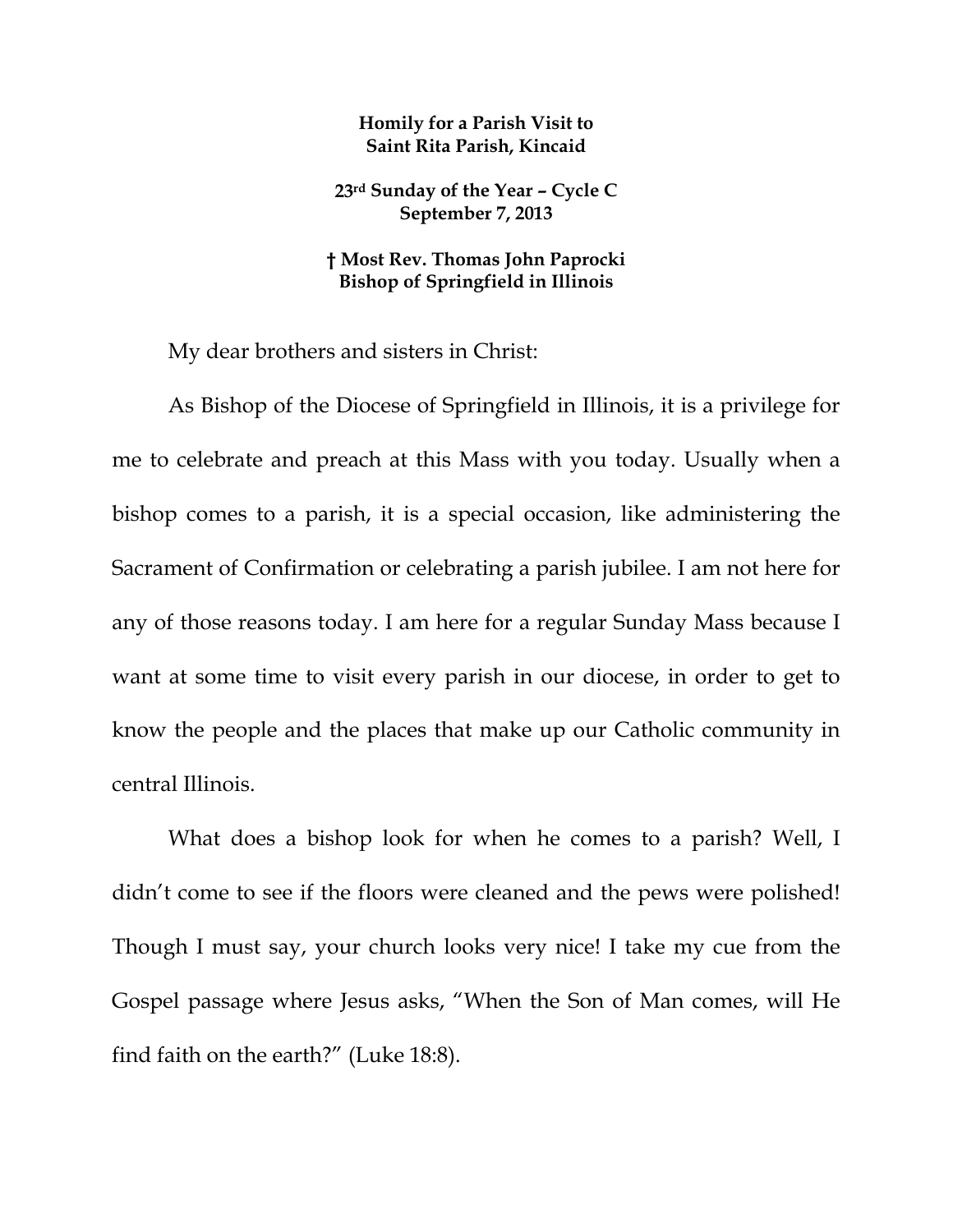First and foremost, when a bishop comes to a parish, he looks for the presence of the Catholic **faith**, to see whether it is strong and vibrant, whether it is growing, and if the conditions are present for its continued growth in the future. So it is good to see people of faith gathered here.

At the same time, a pastoral visit is not just a time for a bishop to see the parish, but also for the parish to see the bishop. The Church is all about relationships. As the three persons of the Trinity are an intimate communion of Father, Son and Spirit in relationship to each other, the Church exists as a communion in relationship to God and in relation to each other, the People of God, the Body of Christ. As a bishop, I have a special relationship with you, and you have a special relationship with me, and one of my roles is to bridge the relationship between you and the Pope and the rest of the universal Church, so that we may all be one in Christ's Body, into which we have been incorporated by the grace of Baptism.

Although our liturgy tonight is for the 23rd Week in Ordinary Time, I note that tomorrow is the birthday of the Blessed Virgin Mary. In honor of Mary, the Queen of Peace, Pope Francis has proclaimed today to be a day of fasting and prayer for peace in Syria, in the entire Mideast region, and throughout the whole world. Speaking ahead of the traditional Angelus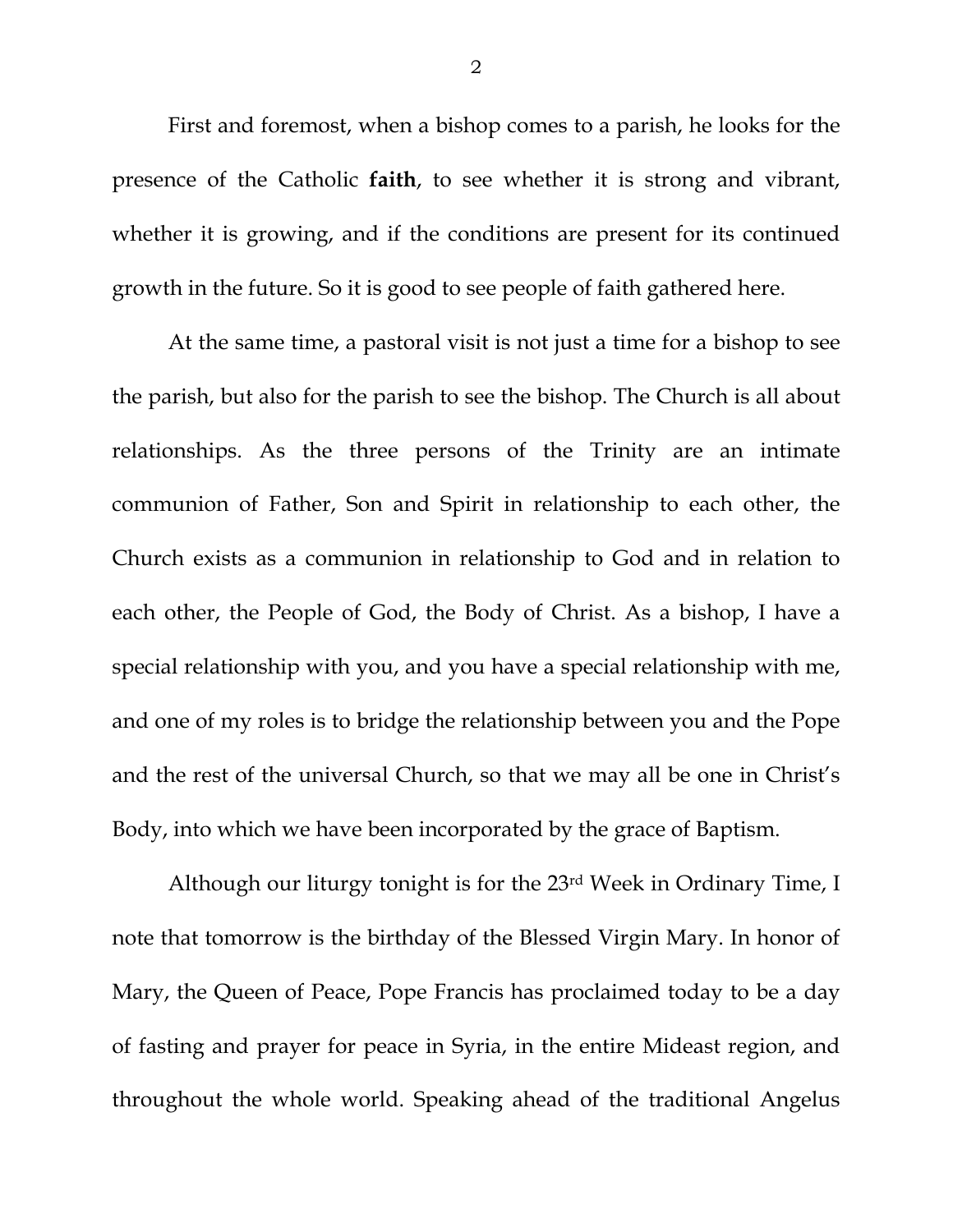prayer with pilgrims gathered in St Peter's Square this past Sunday, Pope Francis said, "On [Saturday] the 7<sup>th</sup> of September, here [in St Peter's Square], from 7 PM until midnight, we will gather together in prayer, in a spirit of penitence, to ask from God this great gift [of peace] for the beloved Syrian nation and for all the situations of conflict and violence in the world."

This period of prayer designated by Pope Francis translates to our time zone as 12:00 noon to 5:00 PM Central Standard Time today, so it is good for us to gather to celebrate the Holy Sacrifice of the Mass and receive into our hearts Jesus, the Prince of Peace, during this last hour of prayer for peace.

The Holy Father also invited non-Catholic Christians and non-Christian believers to participate in ways they feel are appropriate. "Never again war!" said Pope Francis. "We want a peaceful world," he said, "we want to be men and women of peace."

Pope Francis also issued a forceful condemnation of the use of chemical weapons. "There is the judgment of God, and also the judgment of history, upon our actions – [judgments] from which there is no escaping." He called on all parties to conflicts to pursue negotiations, and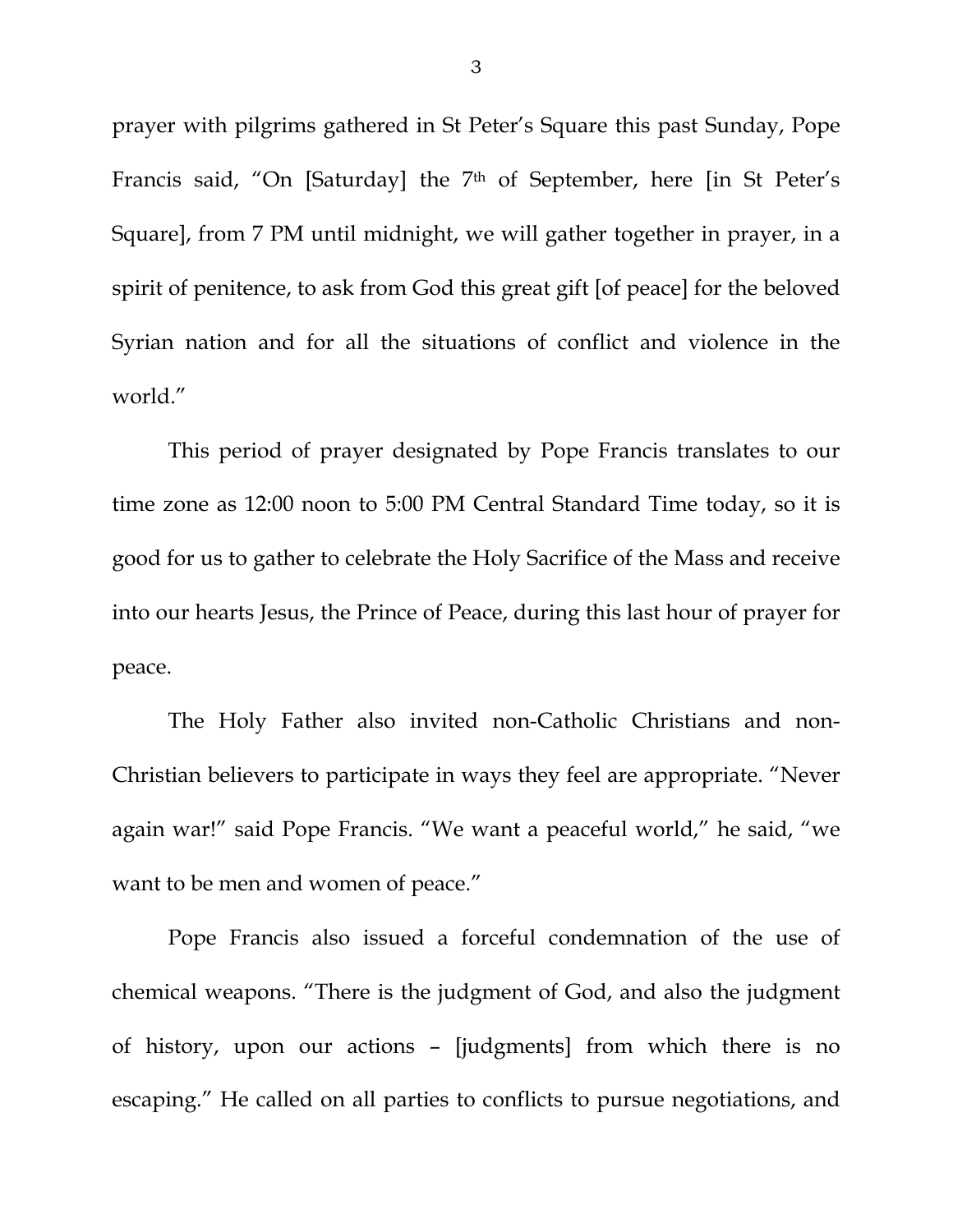urged the international community to take concrete steps to end conflicts, especially the war in Syria. "Humanity needs to see gestures of peace," said Pope Francis, "and to hear words of hope and of peace." He added, "Never has the use of violence brought peace in its wake. War begets war, violence begets violence."1

Cardinal Timothy Dolan, President, USCCB, and Bishop Richard E. Pates, Chairman, USCCB Committee on International Justice and Peace, also issued a statement about the planned military strike against Syria, saying, "the path of dialogue and negotiation between all components of Syrian society, with the support of the international community, is the only option to put an end to the conflict."2

The Church is cautioning against the mindset that war is the only way to resolve this conflict, and reminds us that one evil action against human life should not be countered with another action that will result in the loss of more life in Syria and possibly beyond.

I note also that we are now entering the last few months of the "Year of Faith" proclaimed by Pope Benedict XVI. At the heart of this Year of Faith is the personal encounter with the triune God. Indeed, in his apostolic letter announcing this year, Pope Benedict XVI spoke of "the need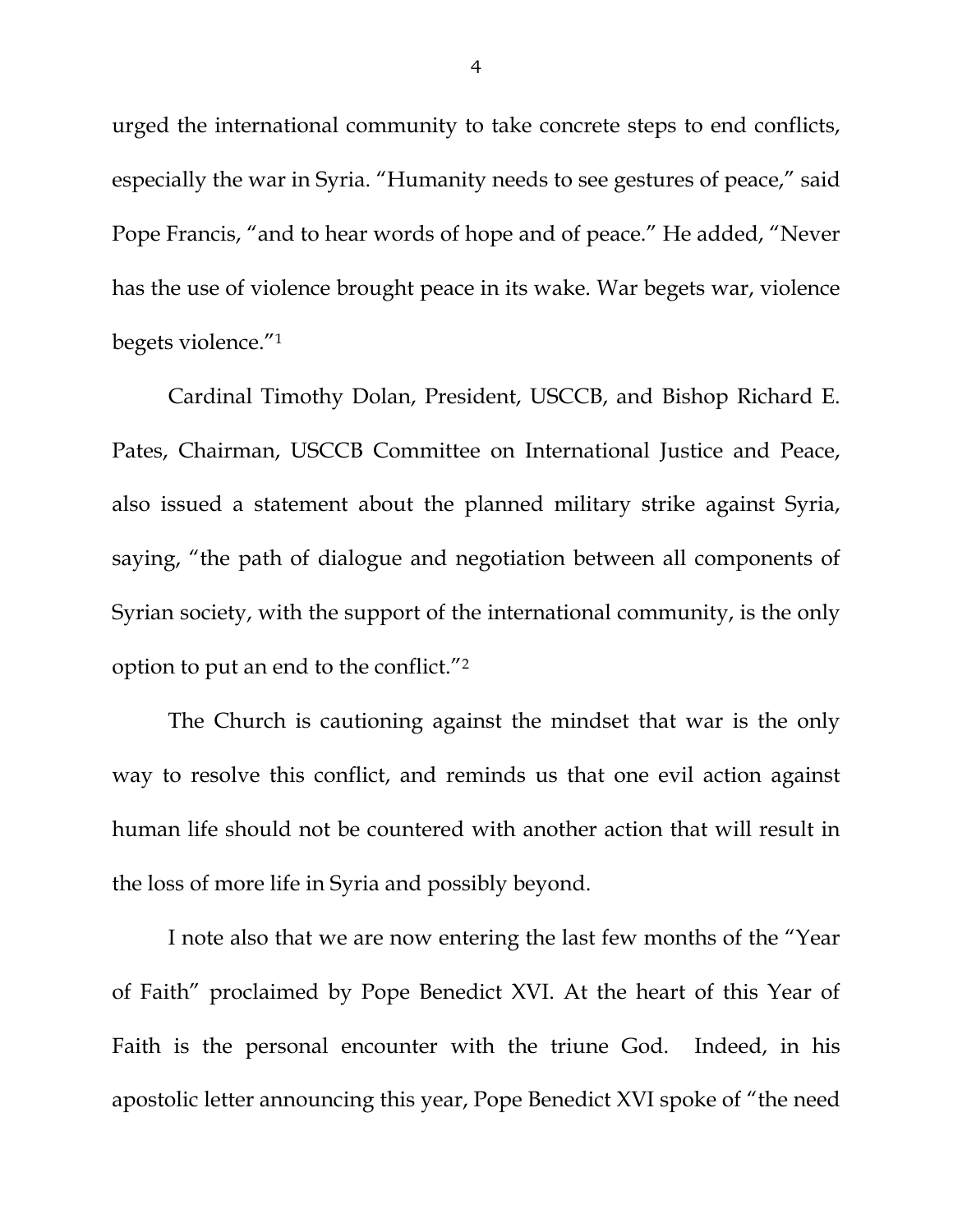to rediscover the journey of faith so as to shed clearly light on the joy and renewed enthusiasm of the encounter with Christ" (*Porta Fidei*, 2).

Unfortunately, not everyone shares in our joy and enthusiasm of the encounter with Christ. You may have heard the statistic that the secondlargest religious group in the United States is non-practicing Catholics. I am sure that many of us know personally the people and stories behind these numbers. They are our sisters and brothers, our nieces and nephews, our sons and daughters, our neighbors and co-workers.

What can we say to reignite in them the fire of faith, to call them back to the promises made and received in Baptism? What is Christ inspiring us to do to proclaim the faith anew to these lost sheep? These questions lie at the heart of the Year of Faith. Of this task, Benedict XVI wrote: "To rediscover the content of the faith that is professed, celebrated, lived, and prayed, and to reflect on the act of faith, is a task that every believer must make his own, especially in the course of this Year" (*Porta Fidei*, 9). To this end, I would like to propose to a three-fold plan to make the most of this Year of Faith.

 First, we must be grateful for the faith we have received, for our encounter with the Lord. Families should strive to make their homes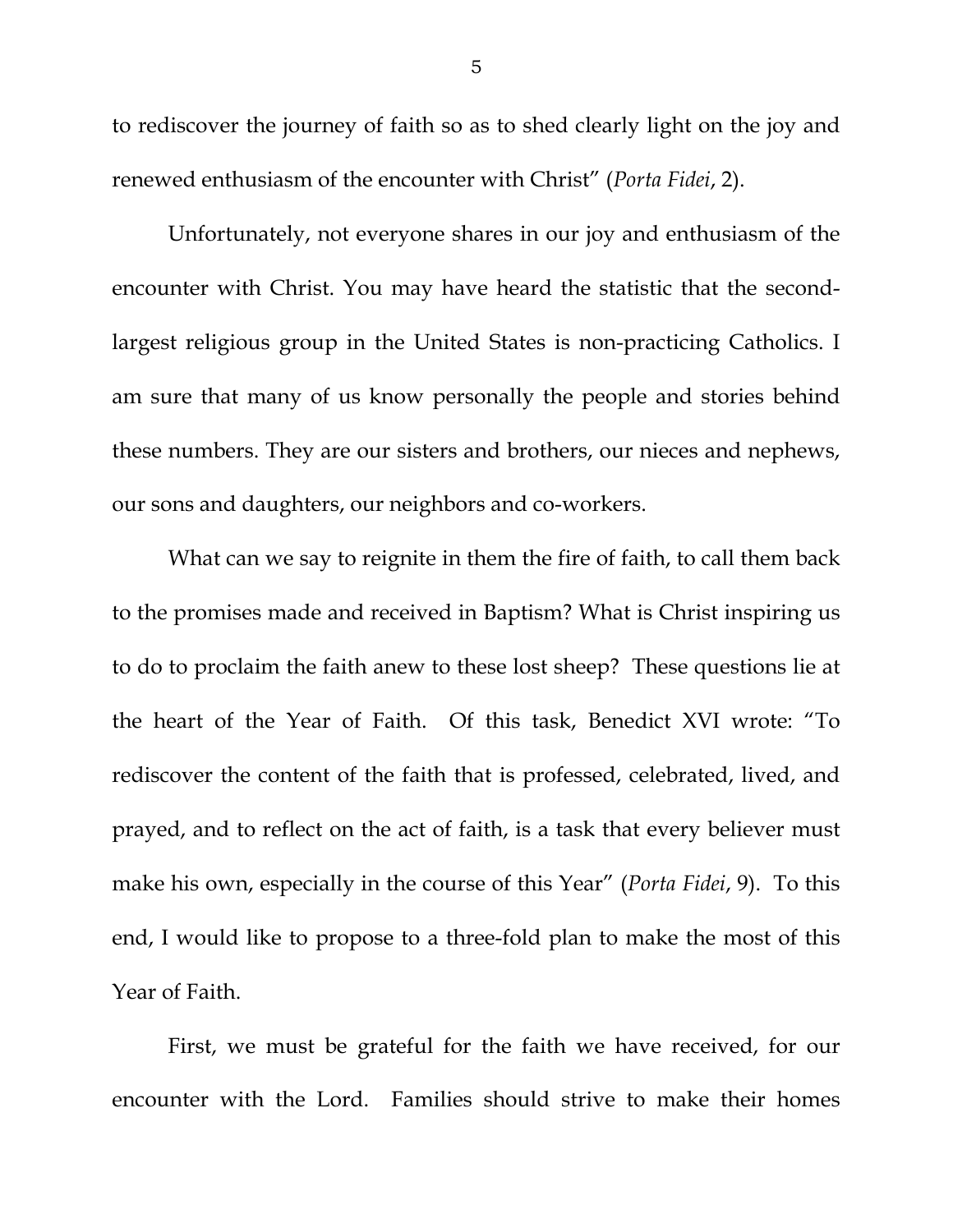places where the family prays together, reads the Scriptures together, and is nourished together at Sunday Mass. Families should strive to allow their faith to influence everything they do, rather than reserving their faith only for an hour or so on Sunday.

 Second, we must endeavor to understand all the more clearly the faith we profess. If a friend, family member or co-worker asks us a question about Catholicism, can we provide an adequate – and correct – answer? We ought to be able to do so.

 Third, we must share our faith, not only with our family and friends, but with our co-workers and everyone we meet. As the Pope Emeritus reminded us, "Confessing with the lips indicates in turn that faith implies public testimony and commitment" (*Porta Fidei*, 10). Through this testimony and commitment, we invite others into a relationship with the God who is both three and one.

 This three-fold plan is the way of discipleship and through it we learn to follow Jesus Christ, to live ever more fully the grace of Baptism.

As we approach Christ in holy communion at this and at every Mass, may our gathering around this altar and our celebration of the Eucharist